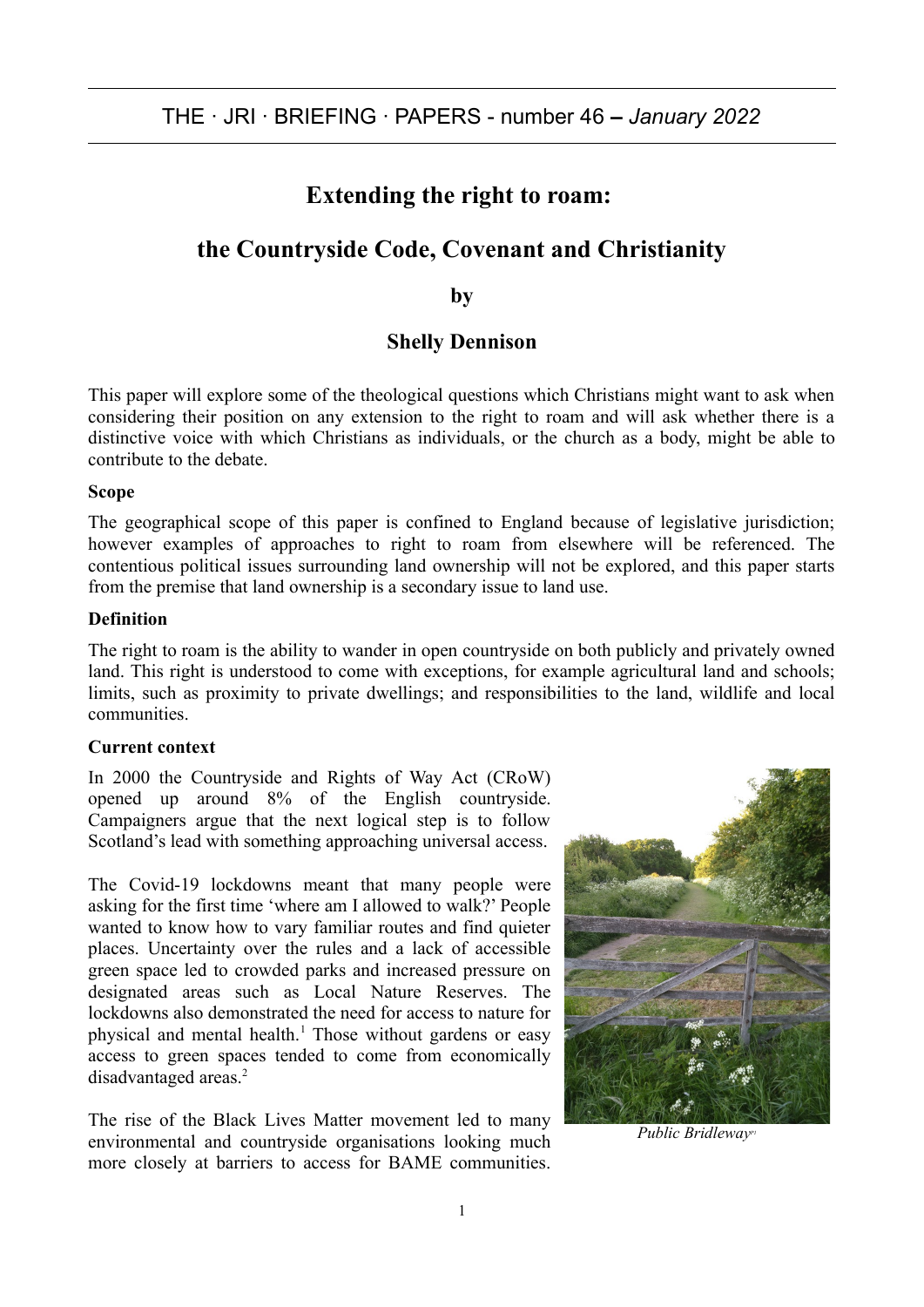The Glover Review of Landscapes (2018) highlighted the link "...it has felt as if National Parks are an exclusive, mainly white, mainly middle-class club, with rules only members understand and much too little done to encourage first time visitors."<sup>3</sup>

The Police, Crime, Sentencing and Courts Bill (as of January 2022 at the report stage in the House of Lords) will change the status of trespass from a civil offence to a criminal one. Countryside organisations have expressed deep concern about the potential impacts on rights of access and environmentally motivated protest, citing the success of recent anti-fracking demonstrations.<sup>4</sup>

#### **The right to roam extension campaign**<sup>5</sup>

Against this background, the current right to roam campaign focuses on opening up access to four key areas - rivers (only 3% of English rivers are open to a legal right of access) and river banks; woodland – especially species rich deciduous woodland; Greenbelt land which covers 13% of England, and is within easy reach of around 30 million people due to its proximity to towns and cities; and downland, which is already covered by CRoW, but exists in often unconnected pockets, so expanding the definition to cover the grassland that connects them would be beneficial.

The campaign also calls for a renewed emphasis on the Countryside Code to highlight our responsibilities to wildlife, local communities and land owners. The campaign argues that this work needs a higher budget and better promotion. A survey of visitors to the Lake District National Park in the summer of 2020 found that only 13% were aware they should follow the Countryside Code before their visit.<sup>6</sup> The campaign's longer term vision is for visitors that are active stewards through activities such as picking up litter or caring for nature.



*Riverside PathP2*

## **A brief survey of some of the arguments for and against extending the right to roam**

Equality of access – open access land is not equally distributed. People often find that they need cars to get to open access land, which combined with the cost of overnight stays, puts these places out of reach for a significant number of people, with 36% of people in England not in easy access of a National Park or an Area of Outstanding Natural Beauty (AONB).<sup>7</sup> Rights to roam nearer to where people live could reduce reliance on cars and help provide more equal access to the countryside.

Relieving pressure on bottle necks – local beauty spots, well known paths and popular countryside areas bore the brunt of increased numbers during lockdowns. Greater access could help mitigate the impacts.

Cultivating a culture of respect for land and wildlife – land designations can be a double edged sword as they encourage a culture of commercialisation (for example through pay-to-enter reserves or National Trust membership), with the leisure industry dominating access. This fosters a sense that we are not trusted to go anywhere else. Increasing access would therefore be a demonstration of trust and open up the potential for a new relationship with the land.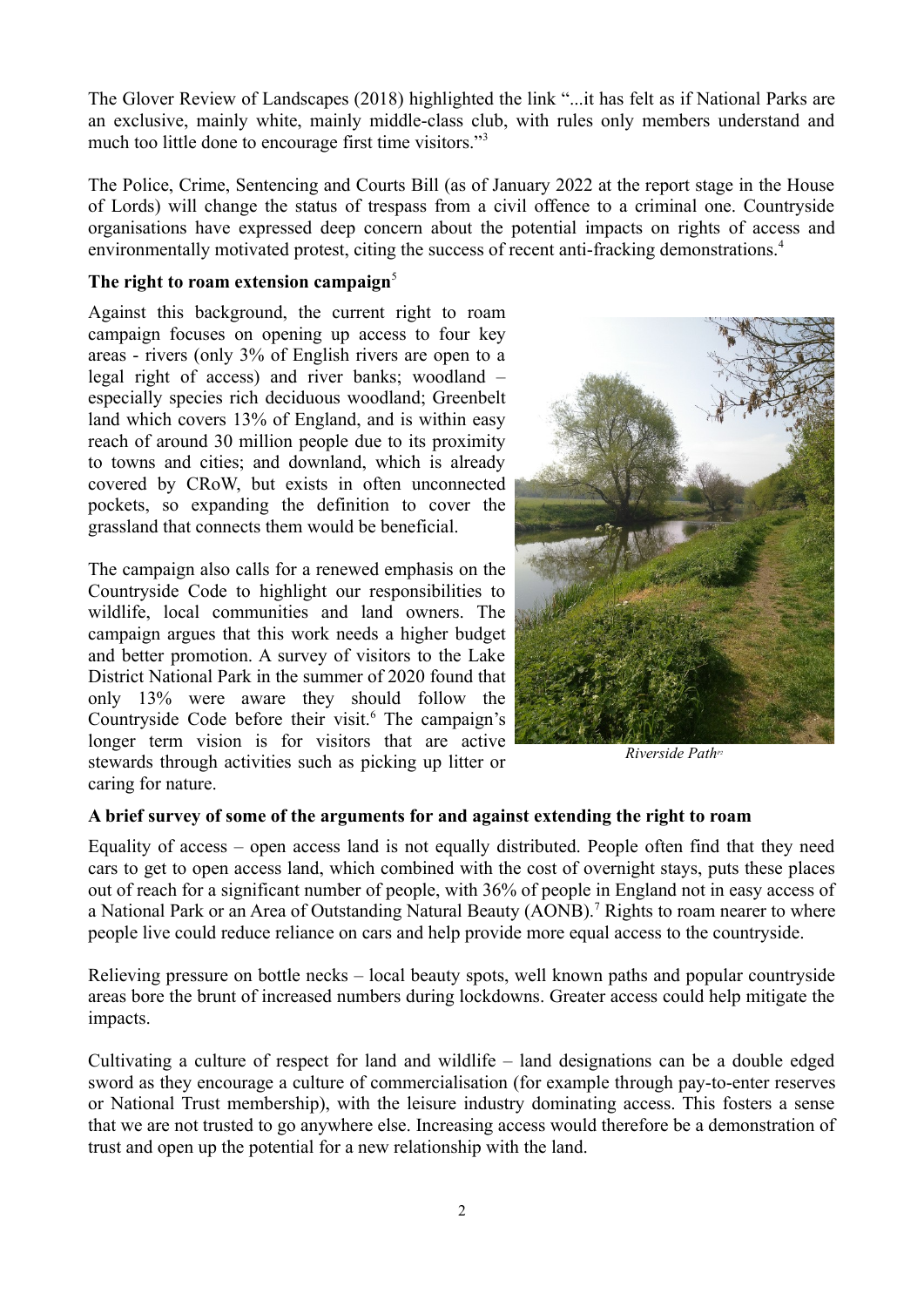Positive impacts on pro-nature and pro-conservation behaviour – studies by the University of Derby have shown that activities that lead to people making connections with nature or spending time in nature have a greater impact on behaviour than more theoretical or knowledge-based activities.<sup>8</sup> Allowing people to encounter nature in a variety of settings could be a way to mend the disconnect between people, land and nature.

Rights of access can lead to environmental benefits – a recent example comes from the River Wharfe in Ilkley where bathing status was given after a campaign to clean up the river. The more rigorous public health testing required had beneficial effects for the whole ecosystem.<sup>9</sup>

Privacy – this can be solved via a codified definition of privacy. In Sweden it is defined as within 70 metres of house or garden, in Norway it is 150 metres, and in Scotland it is defined as a 'reasonable distance'.

There is no need for more access – this argument points to the number of spaces already available, the extensive footpath network and other legal rights such as Public Rights of Way (PRoW). However, this sense of freedom is only available to those lucky enough to live in the right places. There are around 140,000 miles of PRoW but many more have been lost and some blocked by landowners. In 2000, the Ramblers Association estimated that around 25% of paths were blocked.<sup>10</sup> Campaigners also raise the question of whether our appreciation of nature is affected by the need to stick to the path.

Litter (including PPE and dog waste) – an increase of litter during lockdowns has been well documented, with park bins overflowing and abandoned rubbish in nature reserves. In National Parks barbecues and tents were left on peaks and beaches.

Impact on wildlife – for example nesting birds and wild flowers. The Scottish system includes rules for dogs in certain periods of the year, with the clear expectation that they will be on leads.

Impact on farmland – for example widening footpaths due to muddy conditions and dogs worrying livestock. Without more responsible behaviour from walkers, farmers will continue to have justifiable concerns. One answer to the problems of litter and impact is better education, with improved signage which helps people appreciate what is special about landscapes or why wildlife or farmers in the area might need their help.

Impact on countryside – here the question is, would the right to roam spread problems like erosion more widely or relieve the pressure? In 2020 in Snowdonia it was deemed cheaper and more sustainable to manage (although not eradicate) the damage by funnelling people to Snowdon and leaving the quieter parts of the park for "serious mountaineers and fell walkers."<sup>11</sup> However, the summer of 2021 saw reports of 45 minute queues to reach the summit of Snowdon, suggesting that concentrating visitor numbers in one place may not be the ideal solution in terms of visitor experience.<sup>12</sup> Other National Parks like the Peak District and the Yorkshire Dales used social media to encourage visitors to spread out, highlighting which car parks were filling up and suggesting quieter alternatives.

You can increase access to nature without increasing right to roam. Human disturbance means that nature cannot recover, areas are needed that can be left wild and untouched. This raises the question of whether rewilding, nature recovery and right to roam are mutually exclusive.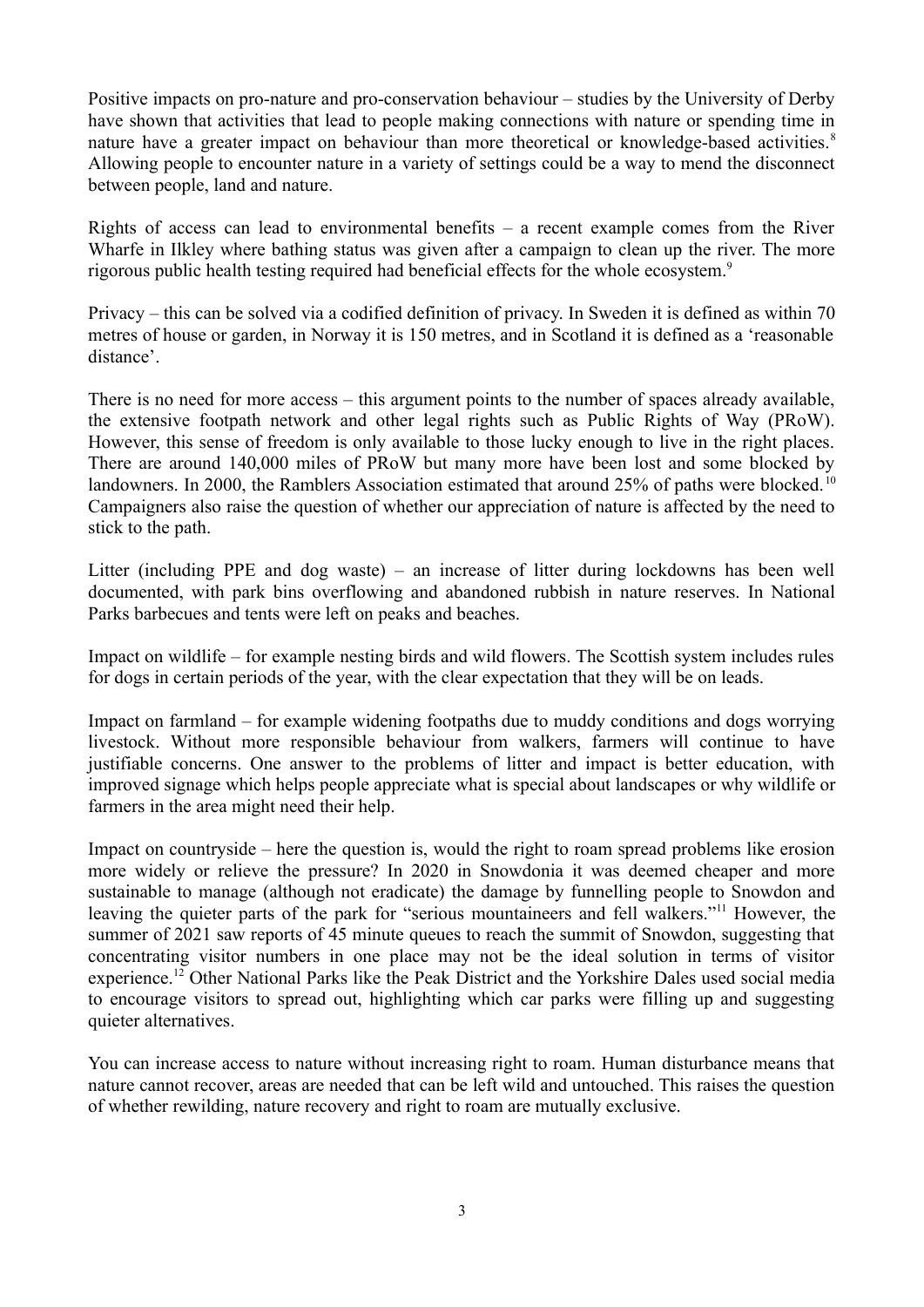#### **A Christian response**

On careful consideration of the arguments it is clear that there is a balance to be sought between conservation and access. Greater freedom should come with a commensurate understanding of 'leave no trace'. There is something of a tension between our responsibilities to both nature and people. As Christians we might think of this as weighing our commission to care for creation against the call to love our neighbour. Should we give greater weight to the intrinsic value of creation or its extrinsic value for our own mental and physical health? What might the call to sacrificial living look like in this context?

The renewed emphasis on the Countryside Code in the right to roam campaign provides a helpful framework around which to begin thinking about these issues.

The Countryside Code has a long history<sup>13</sup>, it was launched in 1951 by the National Parks Commission with public information films, posters, Scout and Guide badges, and teaching in schools. Familiar fears were expressed, including the loss of tranquillity in the countryside, litter, vandalism, escaping livestock, damaged crops and the picking of wild flowers. The current right to roam campaign emphasises the need to re-embed the code. Following the increase in countryside visits due to Covid-19, the code was refreshed in  $2021<sup>14</sup>$ . It was designed to be more welcoming and less rule based, with the themes of respect, protect and enjoy intended to bring rights and responsibilities together in an easy to understand way. However there was criticism of the low budget, a perceived lack of ambition and calls for a recognition of the need for greater investment in infrastructure like footpaths and public transport.<sup>15</sup> It was also critiqued for not banning disposable barbecues outright or being strong enough about the need to keep dogs on leads in the lambing season and in nature reserves.<sup>16</sup>



The original code had ten points which lends itself to a parallel with the Ten Commandments. Graham Usher suggests an 11th Commandment –

"thou shalt walk gently on the earth"<sup>17</sup>, which points to living lightly as a Biblical ideal. It also resonates with the spirit of the original code, 'leave the place as you found it'. <sup>18</sup> However, there is a deeper link between the code and a biblical concept of covenant; particularly when considering the Old Testament and land rights and responsibilities. Biblical covenants concern our relationship with God, with other people, and with creation. In the biblical period covenants were powerful people or nations offering protection to junior partners – the relationship was "intended to lead to mutual flourishing and be peace-giving."<sup>19</sup> The covenants with Noah (Genesis 6-9) and between Abraham and his descendants were bound up with land; the Ten Commandments and Sabbath laws include provision for the land to rest. In Isaiah 24:4-5 the destruction of the environment is blamed on breaking the Covenant. For Christians, Jesus is the culmination or 'mediator' of a new Covenant (Hebrews 9:15, Colossians 1:15-23) which allows us to reconnect with God, creation and each other $20$ 

The code is intended to be relational, bringing together the needs of different countryside users and nature, providing a way of considering how we connect to each other, nature and land. In this way it can be seen as an expression of the desire to find common ground, acknowledging that we all have to live together. It could therefore provide a practical starting point for Christians looking to open up balanced conversations about countryside access and right to roam. A more explicitly Christian perspective might want to widen the conversation beyond people, land and wildlife to bring in the relationship between those three and God, acknowledging the biblical covenants outlined above.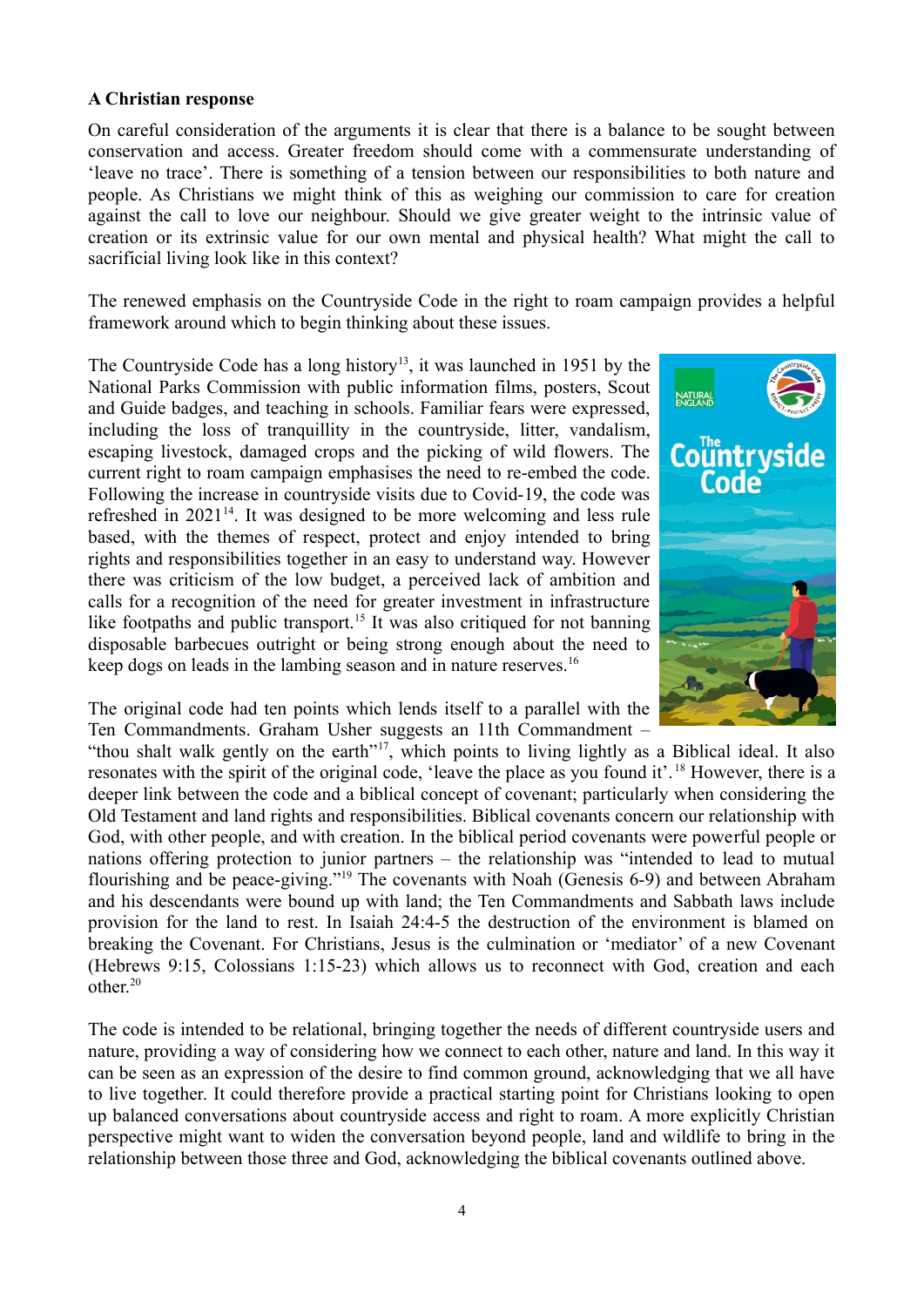The code's themes of respect, protect and enjoy can be opened up further to explore other Christian perspectives on land, creation care and access. Broadly speaking, the code understands respect to be about other people, protect to be about the environment, and enjoy to be about personal experience.

#### **Respect – thinking about other people**



*Path at field edgeP3*

We can approach the question of right to roam through the lens of justice. The Jubilee and Sabbath laws allow for gleaning (Leviticus 19:9-10 & 25, Numbers 18:21) and require a generosity to those who have less – the poor, widows, orphans, strangers, the powerless. The edges of fields were left so that they could gather food, today field edges are often places of permissive access or PRoW, where those who do not own land can walk, with physical and mental health benefits. There is a commonality in the provision of a connection to land / soil, and in terms of human dignity, where permission is given and does not need to be sought.

Christopher Wright explains the principles in terms of the self-sufficiency of families on the land, the protection of the weakest, poorest and most threatened.<sup>21</sup> The principle is that every family should have enough through shared access to resources.<sup>22</sup> The laws are about relationships with God, land and each other. Jubilee allows for the restoration of land to people and the chance to begin again. Margot Hodson points to a strong link between 'human justice and environmental harmony' in Isaiah,<sup>23</sup> and across the prophets we see a link between land and restored creation and human justice and the keeping of God's laws (Ezekiel 47 and Isaiah 61). This idea is also expressed in Romans 8:18-25; creation is redeemed when we act in a Christ like way. From the command to love your neighbour (Matthew 22:37-40) to the sense of mutual responsibility amongst early believers (Acts 2:42-47) we are called to consider the needs of others. As Christopher Wright puts it, biblical justice is God making 'practical compassion' and generosity as more urgent than rights of ownership.<sup>24</sup> One possible practical expression could be the opening up of land for access. This raises the question of who we are asking this of, as it is an easy request for non-landowning Christians to make, and we might ask what sacrificial living (Mark 8:34) means for us in the context of land access.

Exploring a theology of place and belonging is another fruitful approach. A greater sense of belonging to, and therefore caring for, places could be created by a larger stake in how land is managed and accessed. In his recent book, The Way Under Our Feet, Graham Usher explores the spiritual aspects of walking, particularly an attentiveness to our surroundings, an openness to encountering God and the connection between walking and understanding the ground beneath our feet, and by extension the places in which we walk.<sup>25</sup> His earlier work, Places of Enchantment, looks at the idea of anchorage, or what we bring to landscapes via our history, memories and associations.<sup>26</sup> This echoes Brueggman's description of the Old Testament as 'storied place' with meaning because of its history.<sup>27</sup> David Walker suggests that when we are considering the balance between public and private rights in the countryside, the heart of the question is about what it means to belong. He goes on to define belonging as a theological position (as opposed to ownership, which he defines as a legal position) where we belong with God, we belong with people and places, and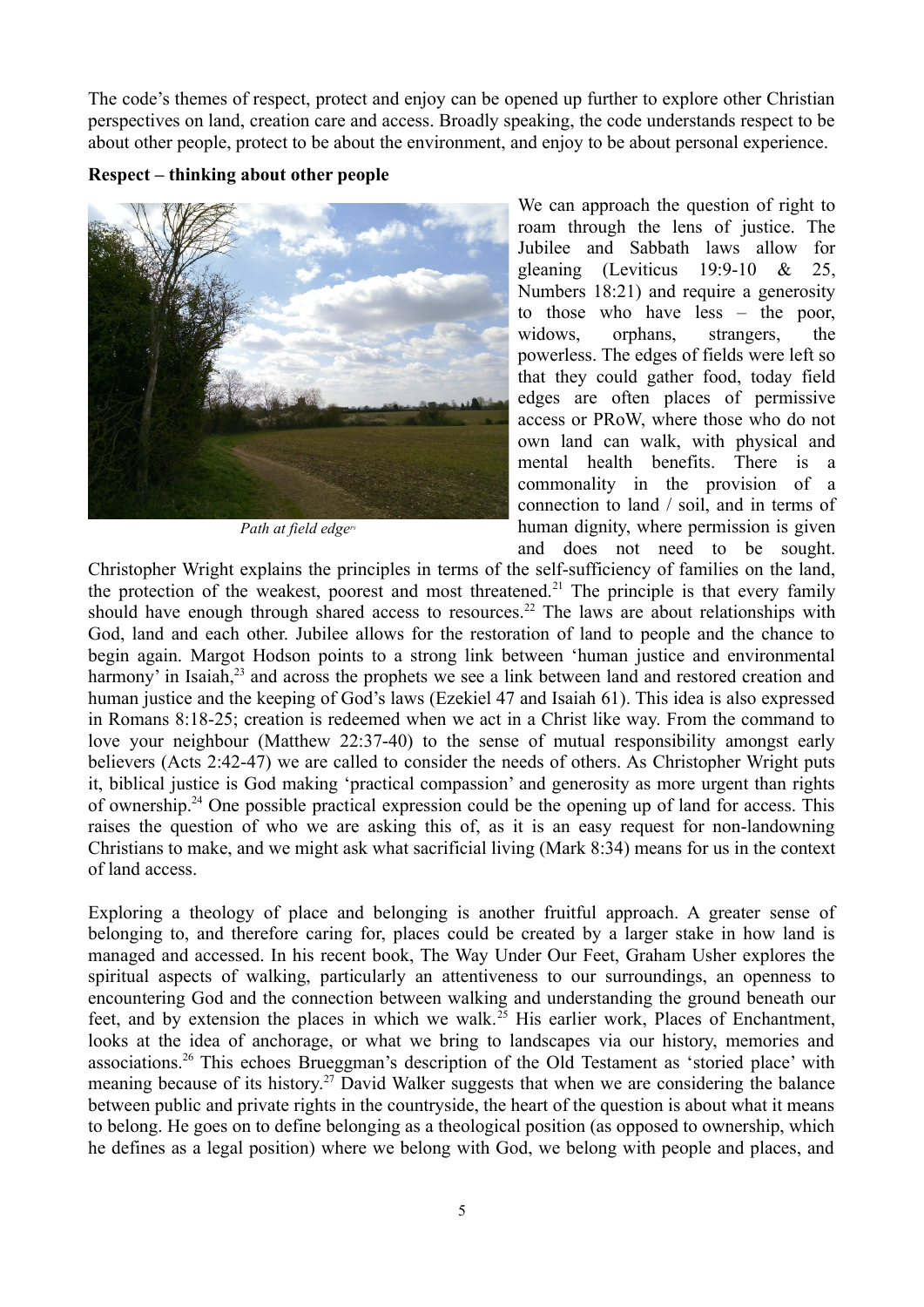we belong with the land.<sup>28</sup> Opening up access has the potential for more places of encounter and the creation of a deeper sense of belonging for all.

A third way of thinking about the right to roam and other people is via a theology of housing and home. The authors of Why the Church Should Care About Housing make the point that homes should be places of privacy and safety.<sup>29</sup> They also advocate the need for secure and stable housing so that people can put down roots and belong in a place; with the ability to act as hosts in their own homes.<sup>30</sup> Both these points are concerned with human dignity – the ability to choose when privacy or welcome are appropriate. These ideas taken together might suggest that Christians should advocate for some codification of privacy requirements in any legal extension of the right to roam.

Like many countryside debates from fox hunting to the reintroduction of predators,  $31$  right to roam is often a very polarised subject: setting farmers against walkers, people against wildlife, urban versus rural, and so on. The public are made to feel like a threat, rather than welcomed. Putting ourselves in the shoes of a farmer or of an urban-living low income family may be the imaginative

leap needed to see other perspectives. Muthuraj Swamy suggests that it is a Christian task to resolve conflict and build relationships between different groups, describing it as 'part of our responsibility to protect God's creation and to build God's kingdom.' He points to bridge building, the creation of friendships and the exercising of hospitality as out-workings of this.<sup>32</sup>

2 Corinthians 5:19 points to this mission as does Colossians 1:20, where all of creation is reconciled to God through Christ. A useful case study can be found in Places of Enchantment where Graham Usher sets out how different groups might understand the Scottish Highlands including as a place to 'appreciate the grandeur and wonder of a creator God', to protect biodiversity, to



*Tranquil Wild Landscape – Loch Lomond and the Trossachs National Park P4*

recognise past injustice (the Highland Clearances), for recreation or for economic benefit.<sup>33</sup> Local churches, which are often deeply rooted in their communities, might be well placed to understand how national campaigns like the extension to right to roam translate on the ground, and which voices are / are not being heard in their communities.

As with similar debates, the question is how do we, including non-human creation, live together and flourish? The visions of renewal in the prophets and Revelation suggest a reconciled world where this is possible. Despite differences in landscape, we can learn from dialogue with places with wider access rights such as Scotland and Scandinavia. Writers like James Rebanks have opened up discussions on farming, food and relationships with land which allow us to see familiar landscapes with new eyes.<sup>34</sup> For example, realising that ground-nesting birds are endangered because of how society has expected farmers to farm adds a new level of understanding to the arguments around right to roam and sensitively managed farmland.

#### **Protect – thinking about the environment**

As we have seen, care for land and wildlife is intertwined with care for other people. To take this further we can briefly consider some biblical views of relationships with land: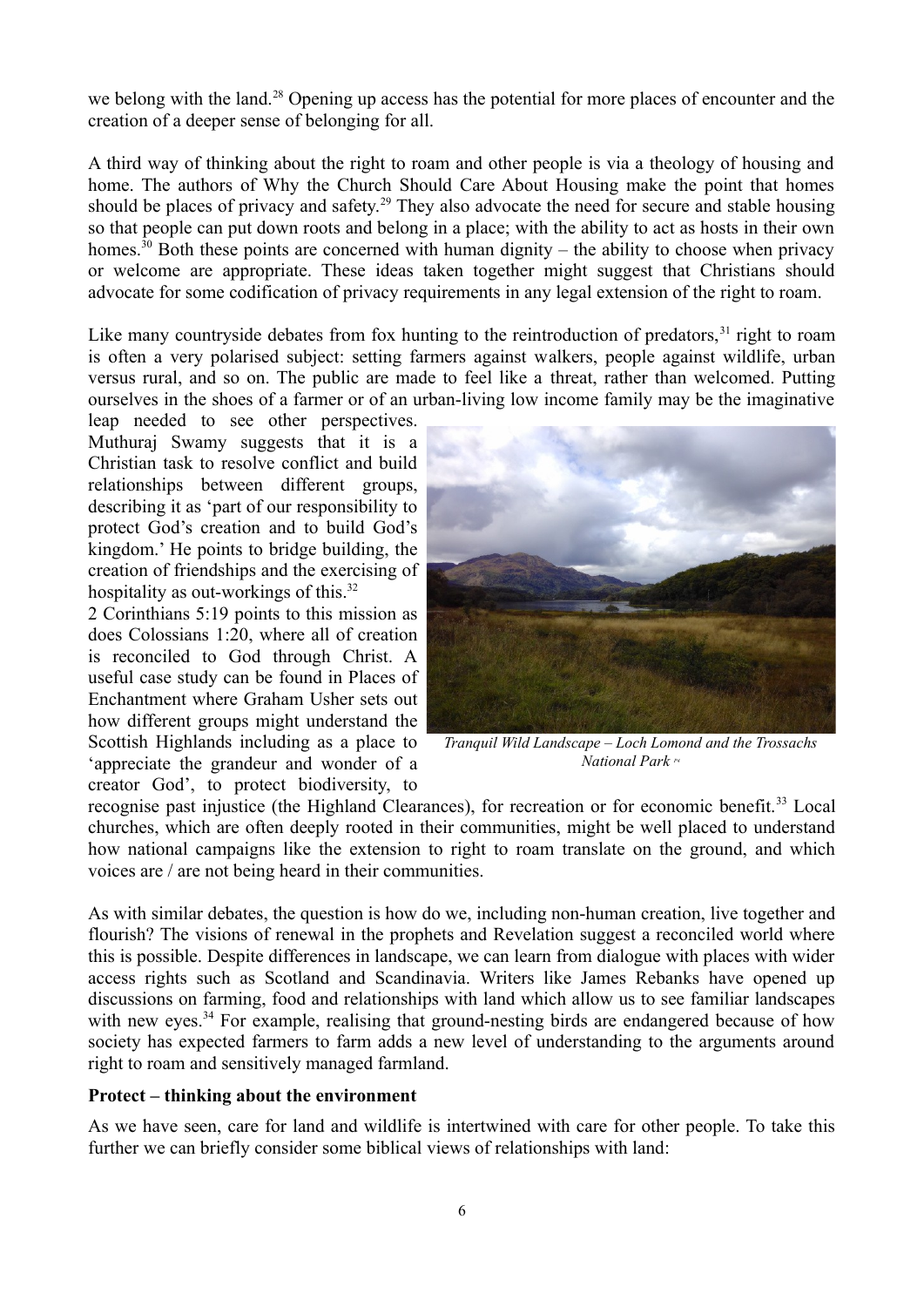Ownership – the earth belongs to God (Psalm 24:1, Leviticus 25:23-24). This principle makes humans tenants and therefore accountable to God for how we treat the land.

Stewardship – we have a responsibility to care for God's good creation (Genesis 1&2), and this principle should be embedded for landowners and visitors alike.

Thanksgiving – this acts as a reminder that all things come from God (Deuteronomy 8:11-15, Leviticus 23:9-15). The principle of gratitude might lead to an increased awareness of the gifts creation provides in terms of our mental health and the beauty of creation (Psalms 8, 19, 24 & 104). This awareness extends to recognising the need for humility, recognising our place within creation. We might also want to contrast these freely given gifts with the commodification of nature noted above. Enjoyment of these gifts leads to obligations in terms of how we treat creation.

Inheritance – this asks, 'how are we safeguarding the land for future generations?' For Naboth in 1 Kings 21, land is not a 'tradable commodity, but an inalienable inheritance'.<sup>35</sup> Land is a dominant theme in ancestral promises (Genesis 12:7) and is for families and tribes rather than individuals.

Sabbath rest – the idea of rest (Exodus 23:10-12, Leviticus 25:1-7) can be interpreted in two ways. It can be seen as areas left without human pressure for wildlife to flourish, and the human need for Sabbath rest in a natural environment. Moltmann addresses this, "The ecological day of rest should be a day without pollution of the environment  $-$  a day when we leave our cars at home, so that nature too can celebrate its Sabbath."<sup>36</sup> This would seem to give weight to a right to roam from our doorsteps but needs to be taken further so that we are not causing other environmental impacts.

The sections above on Sabbath rest and thanksgiving lead us on to considering how we experience the countryside and in what ways Christians might regard it as a place to encounter God.

## **Enjoy – thinking about personal experience**

Common narratives around 'thin places', places where the gap between heaven and earth seems particularly permeable, tend to concentrate on isolated places like Iona or Lindisfarne. Importantly though, John Inge, writing about Iona, suggests that it is its Christian past which confers holiness rather than any intrinsic attribute.<sup>37</sup> There is often reference to Jesus and the way that he would escape to mountainsides and quiet places to pray, or to encounters with God in the Old Testament (e.g. 1 Kings 19). This raises the question: what are we saying about encountering God and creation in everyday / urban places if the language we use as Christians unintentionally reinforces an idea that God is to be found most easily off the beaten track? Christopher Wright helpfully observes that the presence of God in the midst of his people is more important than the gift of the land (Exodus  $33:15-16$ <sup>38</sup>. There is a need to balance the desire for people to have experiences like dark starry skies or wide panoramic views with noticing what is on the doorstep and bringing nature into towns and cities.

CPRE London have been involved in some thinking about an urban right to roam – suggestions included more consistent rules of access, opening private garden squares, and extended opening hours at cemeteries, royal parks and flagship sites like the London Wetland Centre. Increasing the right to roam on Greenbelt land and other easily accessible but undesignated 'countryside next door' from urban areas via footpaths would also be beneficial.<sup>39</sup> This thinking offers an approach to right to roam that Christians in more urban settings might find helpful and more grounded in everyday life.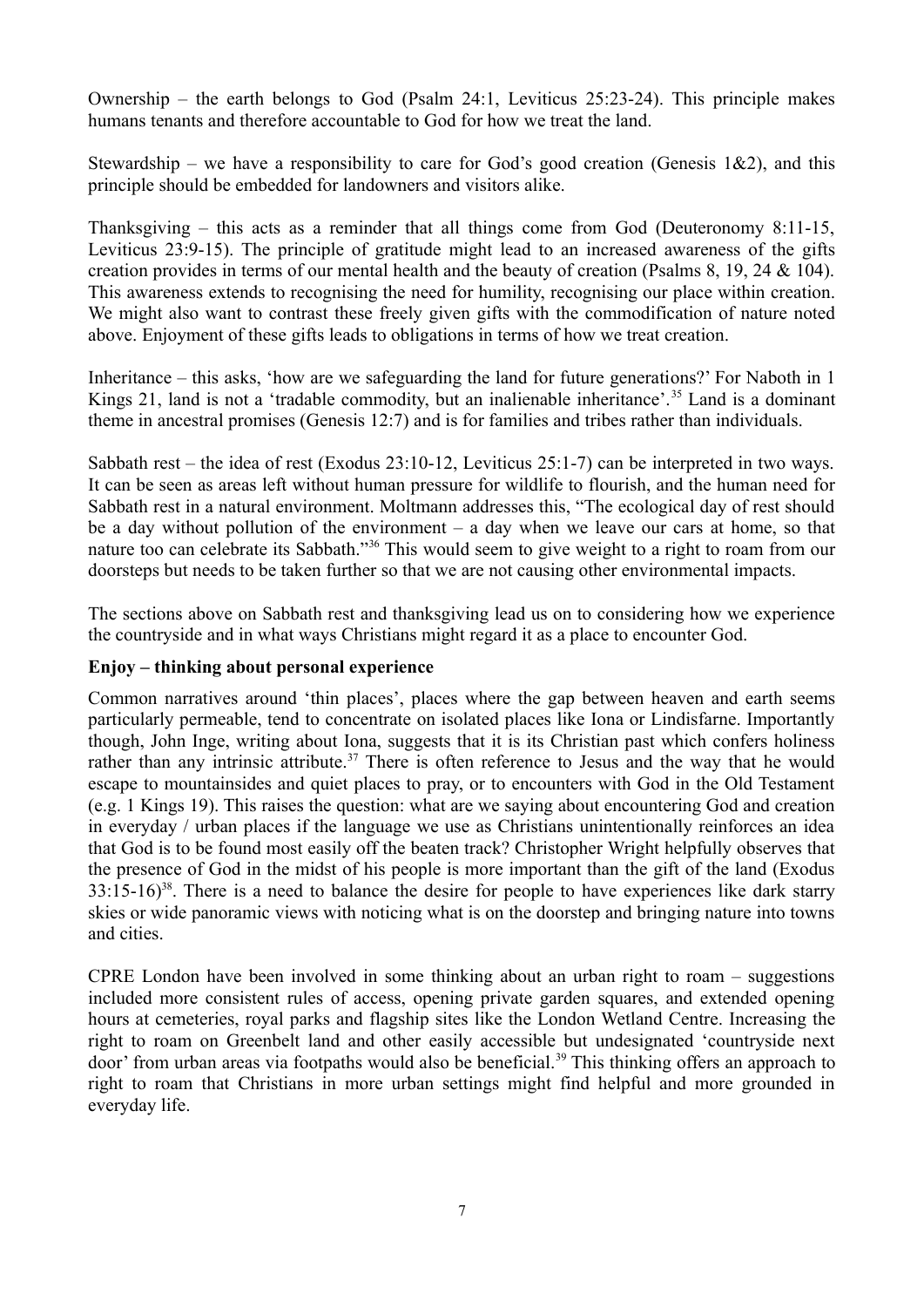

*A Pocket Urban Nature ReserveP5*

There is a larger question about what people are really looking for with countryside access. CPRE research suggests that one answer is tranquillity.<sup>40</sup> Mapping and research work identified tranquil areas and sought to understand what tranquillity means in the context of the countryside. The top survey responses showed that people equated tranquillity with the sounds of nature (running water, birdsong, wind in trees), landscapes (often with wide views) and being amongst nature (seeing wildlife, being in woodland) Although peace and quiet scored highly, people did not usually demand solitude or silence, space to spread out was more important and natural sounds were welcomed. Noise from urban areas, road traffic, aircraft and railways was seen as detrimental. One of the important measures is relative tranquillity – this shows that whilst towns often score poorly, they can be close to areas of greater tranquillity which provide places of escape for urban residents. Graham Usher draws on the idea of tranquillity in two chapters of Places of Enchantment, in the section on forests he considers the ability of woodland to absorb sound, alongside biblical passages where trees become places of shade and refreshment. In the chapter on sky, he cites open skies and the lack of intrusion as lending tranquillity to a landscape – which in turn allows us to see the immensity of God's creation.<sup>41</sup> However, Usher is also aware of the tension between everyday and wild spaces, pointing out that God is also encountered in more urban settings and drawing on Revelation and the image of the New Jerusalem as a garden city where people and nature exist side by side.<sup>42</sup> Without diminishing the power and importance of the more famous 'thin places' and the ways that people have encountered God in them, we should take a wider view of where those encounters might take place, alongside finding ways of making opportunities for access more widely available – the right to roam nearer to home might be one element of this.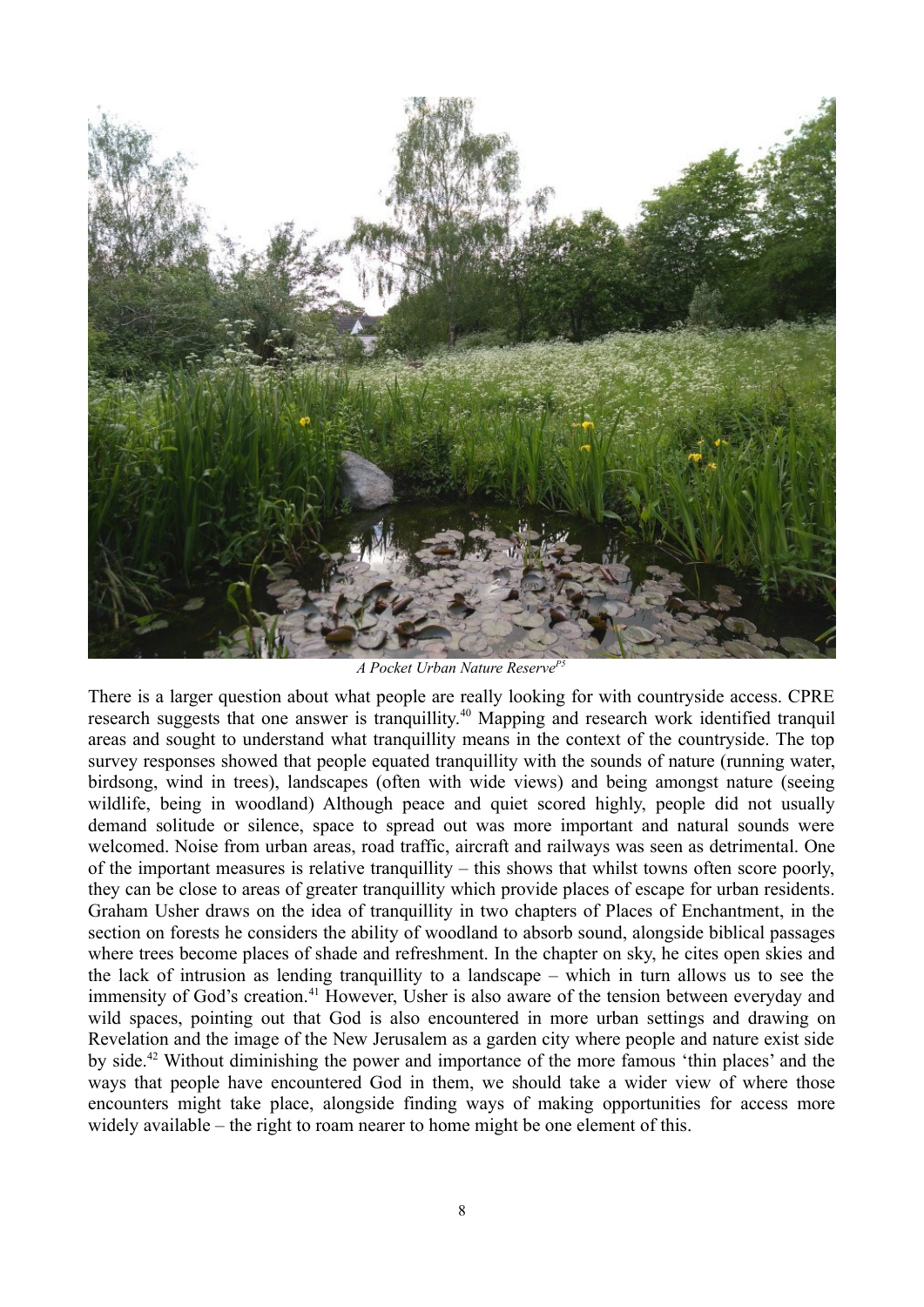#### **Conclusion**

The key to unlocking much of the debate is in a greater understanding of people's relationships to land (or the lack of them) which would allow us to think about how we balance needs often seen as being in competition with each other, and in a way that ensures human and non-human flourishing. Regardless of which side of the debate individual Christians might lean towards, an important springboard for discussion could be the Countryside Code and its themes of respect, protect and enjoy. These positive and relational perspectives would, for Christians, include God and link our rights and responsibilities to biblical models of covenant.

There is a challenge here for the church (and perhaps particularly for the Church of England). Should church-owned land be open access where possible? Can churchyards and other land holdings be made more welcoming and accessible to the public? The Coming Home report issued in February 2021 by The Commission of the Archbishop of Canterbury on Housing, Church and Community, suggests that rural land may be 'increasingly significant' in terms of tackling the climate crisis and 'may also serve the growing need for public access.'<sup>43</sup> The report also recommends that housing developments on church land should "connect with surrounding communities (in an urban context) or farmland, footpaths and woodland."<sup>44</sup>

Right to roam needs to be seen as part of a wider toolkit to tackle access issues – from urban greening and appreciating nature on our doorsteps, to new ways of bringing tranquil and high quality nature-rich spaces into towns and cities – rather than placing all the emphasis on taking people out into the countryside. Helping to foster this sense of wonder and peace where people are would reinforce the idea that God and creation can be encountered everywhere.

Questions such as could extending the right to roam open up more opportunities for people to encounter God and creation, or help us to reconnect to creation with a renewed sense of awe and wonder, or encourage us to better care for God's creation, might provide positive and faith led ways into discussions amongst individual Christians and local churches seeking to respond to issues around access to land in their contexts.

## **Biography**

Shelly has a background in communications in the charity sector. She is currently the digital engagement officer at CPRE Bedfordshire, the countryside charity, having previously worked in heritage and arts education and outreach roles. Particular interests include access to nature and the countryside, and how to communicate effectively on environmental issues. She is a graduate of the Christian Rural and Environmental Studies Course.

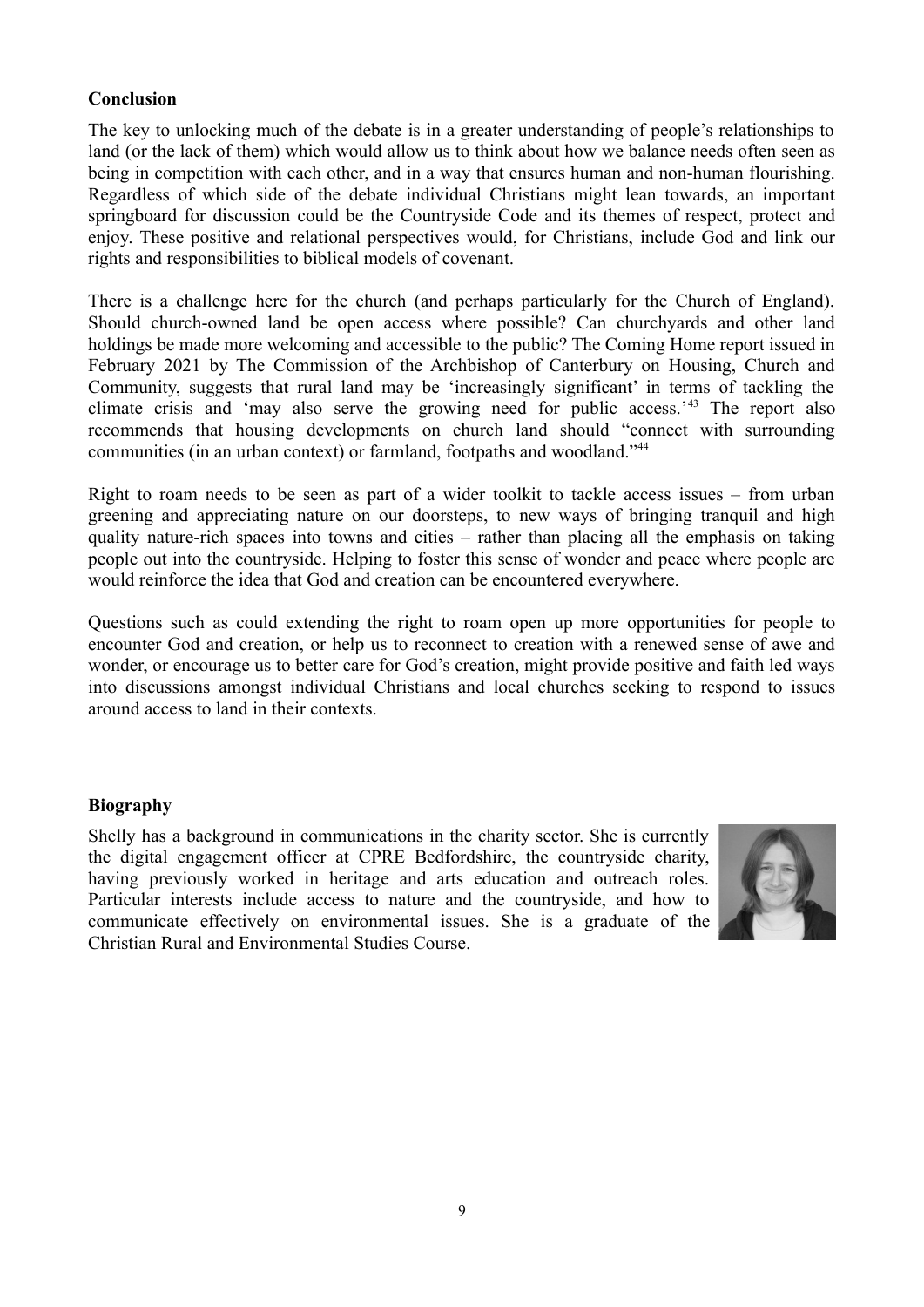## **References**

<sup>1</sup> [https://www.forestresearch.gov.uk/research/why-society-needs-nature-lessons-from-research-during](https://www.forestresearch.gov.uk/research/why-society-needs-nature-lessons-from-research-during-covid-19/)[covid-19/](https://www.forestresearch.gov.uk/research/why-society-needs-nature-lessons-from-research-during-covid-19/) (accessed 12/10/2021)

2 [https://greenallianceblog.org.uk/2020/12/21/our-health-depends-on-nature-but-this-year-showed-that](https://greenallianceblog.org.uk/2020/12/21/our-health-depends-on-nature-but-this-year-showed-that-access-to-green-spaces-isnt-equal/)[access-to-green-spaces-isnt-equal/](https://greenallianceblog.org.uk/2020/12/21/our-health-depends-on-nature-but-this-year-showed-that-access-to-green-spaces-isnt-equal/) (accessed 12/10/2021)

3 p15 [https://assets.publishing.service.gov.uk/government/uploads/system/uploads/attachment\\_data/file/](https://assets.publishing.service.gov.uk/government/uploads/system/uploads/attachment_data/file/833726/landscapes-review-final-report.pdf) [833726/landscapes-review-final-report.pdf](https://assets.publishing.service.gov.uk/government/uploads/system/uploads/attachment_data/file/833726/landscapes-review-final-report.pdf) (accessed 12/10/2021)

4 <https://www.cpre.org.uk/news/open-letter-against-policing-bill/>(accessed 12/10/2021)

5 https://www.righttoroam.org.uk/ (accessed 12/10/2021)

<sup>6</sup> Statistic quoted by Patrick Barkham, [https://www.theguardian.com/uk-news/2020/aug/26/littering](https://www.theguardian.com/uk-news/2020/aug/26/littering-epidemic-england-countryside-code)[epidemic-england-countryside-code](https://www.theguardian.com/uk-news/2020/aug/26/littering-epidemic-england-countryside-code) (accessed 12/10/2021)

7 [https://www.cpre.org.uk/news/cpre-recommendations-adopted-by-glover-review-of-national-parks-and](https://www.cpre.org.uk/news/cpre-recommendations-adopted-by-glover-review-of-national-parks-and-aonbs/)[aonbs/](https://www.cpre.org.uk/news/cpre-recommendations-adopted-by-glover-review-of-national-parks-and-aonbs/) (accessed 12/10/2021)

8 <https://findingnature.org.uk/2020/07/08/pro-nature-behaviours/> (accessed 15/06/2021)

9 [https://www.theguardian.com/environment/2021/apr/06/water-in-uks-first-official-bathing-river-to-be](https://www.theguardian.com/environment/2021/apr/06/water-in-uks-first-official-bathing-river-to-be-designated-poor-quality)[designated-poor-quality](https://www.theguardian.com/environment/2021/apr/06/water-in-uks-first-official-bathing-river-to-be-designated-poor-quality) (accessed 12/10/2021)

<sup>10</sup> p74 Hayes, N. (2020), *The Book of Trespass. Crossing the Lines that Divide Us*, Bloomsbury, London

<sup>11</sup> [https://www.theguardian.com/environment/2021/jan/01/the-litter-was-a-shock-2020-covid-rush-on-uk](https://www.theguardian.com/environment/2021/jan/01/the-litter-was-a-shock-2020-covid-rush-on-uk-national-parks)[national-parks](https://www.theguardian.com/environment/2021/jan/01/the-litter-was-a-shock-2020-covid-rush-on-uk-national-parks) (accessed 12/10/2021)

<sup>12</sup> <https://www.bbc.co.uk/news/uk-wales-58283816> (accessed 14/01/2022)

13 See *'Idea 22: The Country Code'* pp206-213 in Waine, P. & Hilliam, O. (2016) *22 Ideas That Saved The English Countryside,* Frances Lincoln

<sup>14</sup> <https://www.gov.uk/government/news/new-countryside-code-launched-to-help-people-enjoy-the-outdoors> (accessed 12/10/2021)

<sup>15</sup> [https://www.theguardian.com/travel/2021/apr/01/updated-countryside-code-we-need-more-than-just-be](https://www.theguardian.com/travel/2021/apr/01/updated-countryside-code-we-need-more-than-just-be-nice-advice)[nice-advice](https://www.theguardian.com/travel/2021/apr/01/updated-countryside-code-we-need-more-than-just-be-nice-advice) (accessed 12/10/2021)

<sup>16</sup> [https://www.theguardian.com/uk-news/2021/apr/01/make-a-memory-campaigners-fear-revised](https://www.theguardian.com/uk-news/2021/apr/01/make-a-memory-campaigners-fear-revised-countryside-code-lacks-bite)[countryside-code-lacks-bite](https://www.theguardian.com/uk-news/2021/apr/01/make-a-memory-campaigners-fear-revised-countryside-code-lacks-bite) (accessed 12/10/2021)

<sup>17</sup> p95 Usher, G.B. (2020), *The Way Under Our Feet. A Spirituality of Walking*, SPCK, London

- 18 p209 Waine, P. & Hilliam, O. (2016) *22 Ideas That Saved The English Countryside,* Frances Lincoln
- 19 p56 Hodson, M.J. & HThe Countryside Code has a long historyodson M.R. (2015), *A Christian Guide to Environmental Issues,* The Bible Reading Fellowship, Abingdon

20 pp57-62 Hodson, M.J. & Hodson M.R. (2015), *A Christian Guide to Environmental Issues,* The Bible Reading Fellowship, Abingdon

21 p56 Wright, C.J.H. (2004), *Old Testament Ethics for the People of God,* Inter-Varsity Press, Nottingham

22 p157 Wright, C.J.H. (2004), *Old Testament Ethics for the People of God,* Inter-Varsity Press, Nottingham

23 p23 Hodson, M.R. (2011), *Uncovering Isaiah's Environmental Ethics,* Grove Books Limited, Cambridge

24 p167 Wright, C.J.H. (2004), *Old Testament Ethics for the People of God,* Inter-Varsity Press, Nottingham

- 25 Usher, G.B. (2020), *The Way Under Our Feet. A Spirituality of Walking,* SPCK, London
- 26 pp11-13 Usher, G.B. (2012), *Places of Enchantment. Meeting God in Landscapes,* SPCK, London

27 p185 Brueggemann, W. (1977), *The Land,* Fortress Press, Philadelphia

28 pp80-81, Walker, D.S, *Private Property and Public Good* in Martineau, J., Francis, L.J. & Francis, P. eds. (2004) *Changing Rural Life. A Christian Response to Key Rural Issues,* Canterbury Press, Norwich

29 p12 Tomlin, G. & Backhouse, S. (2021) *Why the Church Should Care About Housing* Grove Books Limited, Cambridge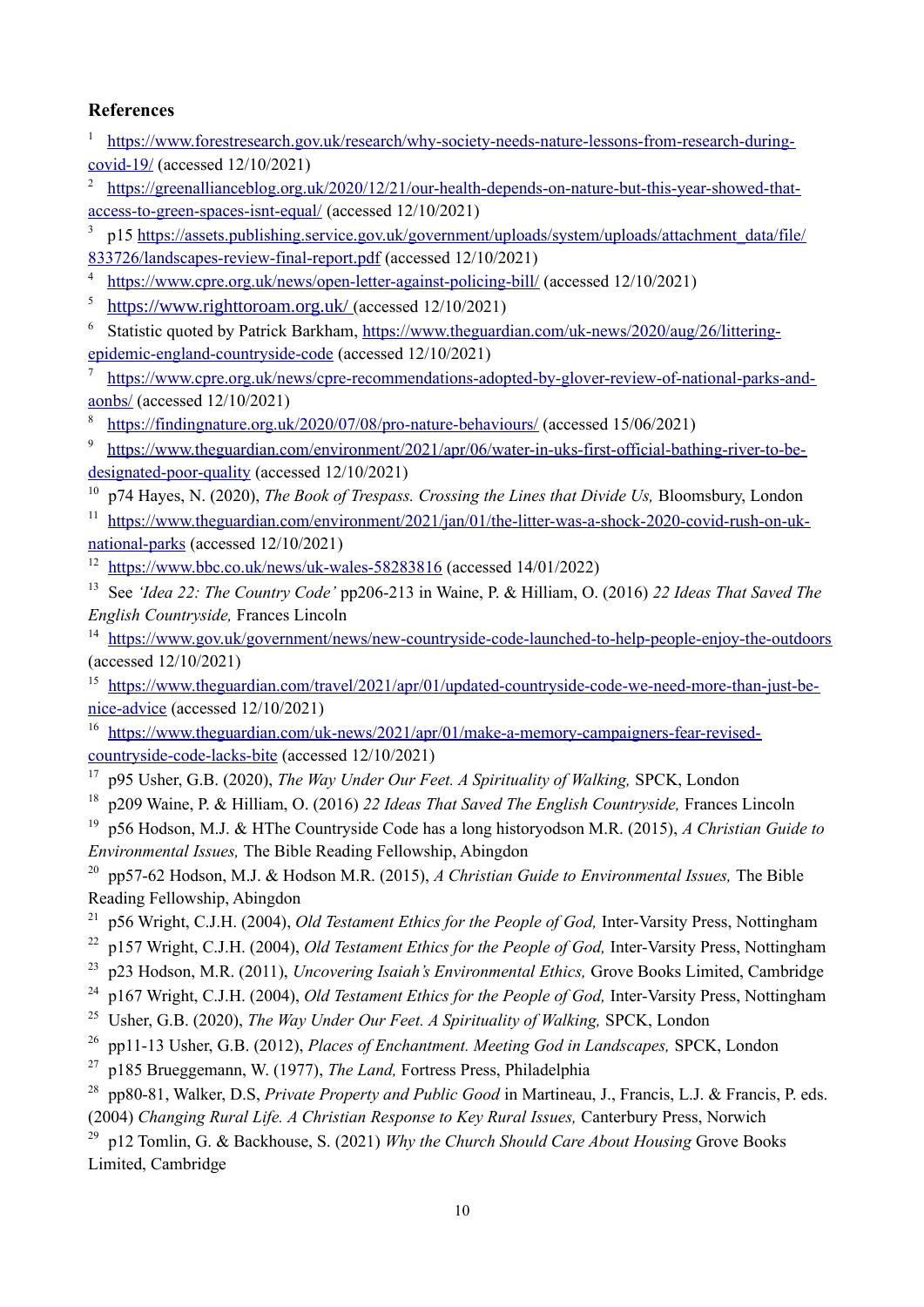30 p13 & p16 Tomlin, G. & Backhouse, S. (2021) *Why the Church Should Care About Housing* Grove Books Limited, Cambridge

31 For discussion of these two examples see p9 and pp87-90 Rose, L. (2020) *Framing Nature. Conservation and Culture,* Gritstone Publishing Co-operative, Hebden Bridge

- 32 p29 Swamy, M. (2018), Reconciliation*,* SPCK, London
- 33 p14 Usher, G.B. (2012), *Places of Enchantment. Meeting God in Landscapes,* SPCK, London
- 34 Rebanks, J. (2020) *English Pastoral. An Inheritance,* Allen Lane, London
- 35 p93 Brueggemann, W. (1977), *The Land,* Fortress Press, Philadelphia
- 36 p296 Moltmann, J. (1985) *God in Creation. An Ecological Doctrine of Creation,* SCM Press, London
- 37 p79 Inge, J. (2003), *A Christian Theology of Place,* Routledge, Abingdon
- 38 p79 Wright, C.J.H. (2004), *Old Testament Ethics for the People of God,* Inter-Varsity Press, Nottingham
- <sup>39</sup> <https://www.cprelondon.org.uk/news/your-right-to-the-city-do-we-need-an-urban-right-to-roam/>(accessed 12/10/2021)

<sup>40</sup> CPRE (2005), *Mapping Tranquillity. Defining and Assessing a Valuable Resource, CPRE, London and* CPRE (2006), *Saving Tranquil Places. How to Protect and Promote a Vital Asset,* CPRE, London

- 41 p40 & p133 Usher, G.B. (2012), *Places of Enchantment. Meeting God in Landscapes,* SPCK, London
- 42 p138 Usher, G.B. (2012), *Places of Enchantment. Meeting God in Landscapes,* SPCK, London
- <sup>43</sup> p52 [https://www.archbishopofcanterbury.org/sites/abc/files/2021-02/COE](https://www.archbishopofcanterbury.org/sites/abc/files/2021-02/COE%204794%20%E2%80%93%C2%A0HCC%20Full%20Report%20%E2%80%93%20V6.pdf)

[%204794%20%E2%80%93%C2%A0HCC%20Full%20Report%20%E2%80%93%20V6.pdf](https://www.archbishopofcanterbury.org/sites/abc/files/2021-02/COE%204794%20%E2%80%93%C2%A0HCC%20Full%20Report%20%E2%80%93%20V6.pdf) (accessed 12/10/2021)

<sup>44</sup> p110 [https://www.archbishopofcanterbury.org/sites/abc/files/2021-02/COE](https://www.archbishopofcanterbury.org/sites/abc/files/2021-02/COE%204794%20%E2%80%93%C2%A0HCC%20Full%20Report%20%E2%80%93%20V6.pdf)

[%204794%20%E2%80%93%C2%A0HCC%20Full%20Report%20%E2%80%93%20V6.pdf](https://www.archbishopofcanterbury.org/sites/abc/files/2021-02/COE%204794%20%E2%80%93%C2%A0HCC%20Full%20Report%20%E2%80%93%20V6.pdf) (accessed 12/10/2021)

# **Picture References**

The following pictures were provided by the author:

- <sup>P1</sup> Public Bridleway
- <sup>P2</sup> Riverside Path
- <sup>P3</sup> Path at Field Edge
- $P<sup>4</sup>$  Tranquil Wild Landscape Loch Lomond and the Trossachs National Park
- <sup>P5</sup> A Pocket Urban Nature Reserve

A printable A5 leaflet of The Countryside Code is available at [https://assets.publishing.service.gov.uk/government/uploads/system/uploads/attachment\\_data/file/](https://assets.publishing.service.gov.uk/government/uploads/system/uploads/attachment_data/file/1014038/countryside-code-summary.pdf) [1014038/countryside-code-summary.pdf](https://assets.publishing.service.gov.uk/government/uploads/system/uploads/attachment_data/file/1014038/countryside-code-summary.pdf)